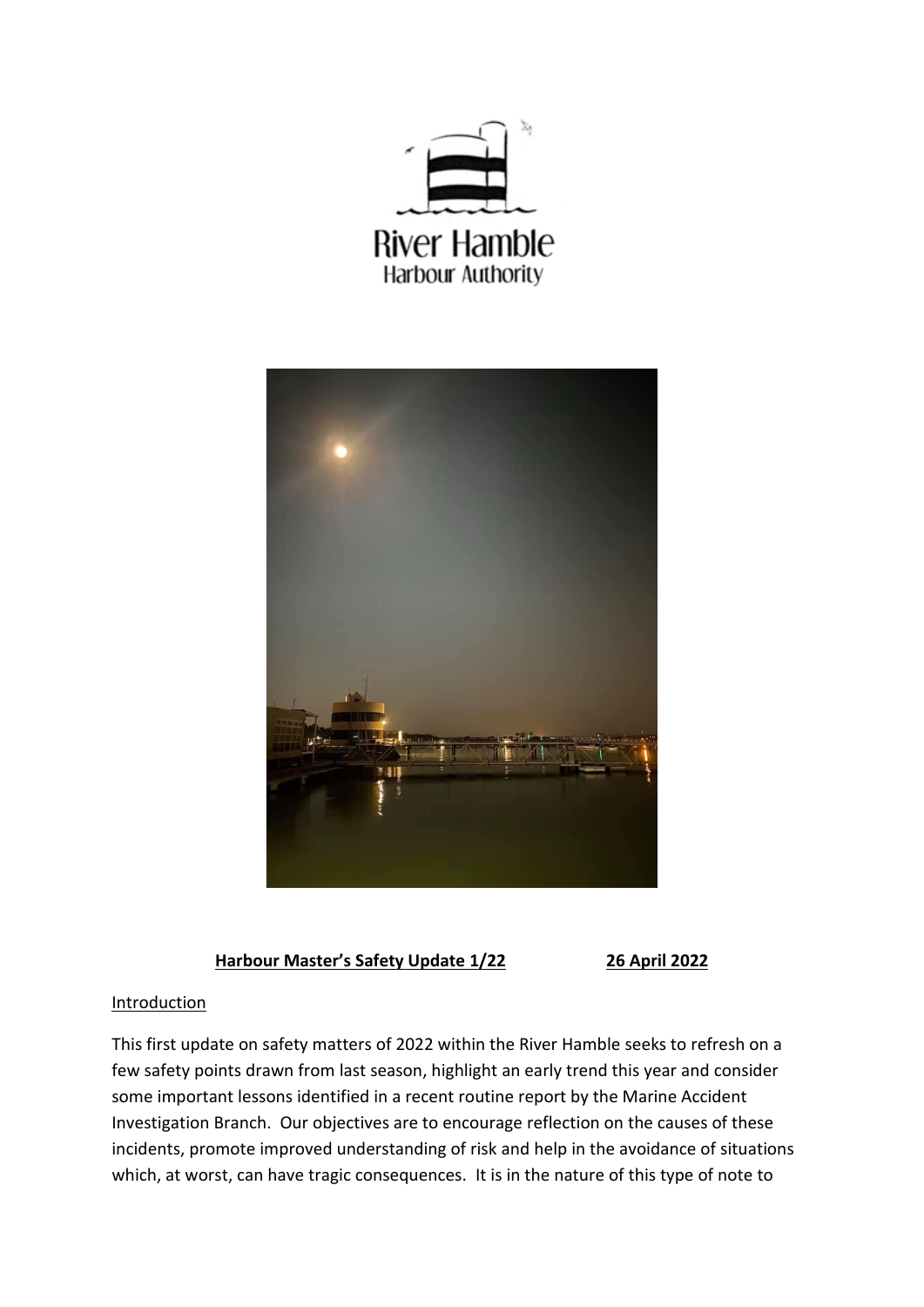focus on what can go wrong – I make no apology for that. For many, the subject matter will seem obvious. For others, regardless of experience or skill, we should all agree there are always lessons to be learned.

Without doubt, waterborne activity – including small craft - has increased in popularity over the past year. Many will have noticed how busy it has been when booking a berth in Solent Harbours and, equally, when afloat in inshore waters. It is not unreasonable to assume that this level of activity will continue. This inevitably brings vessels, people and navigational hazards into more frequent close proximity. This means that sound planning, maintaining a proper lookout and a safe speed are as relevant as ever. While we all consider that we exercise pretty good judgment and avoid unnecessary risk, it is worth looking at some of the cases highlighted in the MAIB report where people will have gone out on the water with the aim of having good safe fun. Thankfully, for the overwhelming majority, events have gone well. For some, however, the outcome has been very different.

These incidents show that safety margins are all too easily compromised by going too fast, not keeping that look-out, or assuming that pursuing a course of action 'will be all right' without considering the relevant factors. Events have a habit of causing surprise and it is worth thinking in advance about being able to change a plan in the event that something unexpected happens. Safety must always be the first consideration. It is an enabler of fun and not a restrictor.

As ever, this note is not about 'pointing the finger'. It is my hope that publishing these observations will help everyone enjoy their time on the water more. I would be grateful if you could help me spread the word.

## Current Issues

## Speeding between Warsash and the Mouth of the River and Groundings.

To recap on the trends I mentioned in my last bulletin – speeding in the mouth of the River and groundings – in the anticipation that they are fresh in the mind. You may recall that a spate of groundings took place on Hook Spit between numbers 7 and 9 Marks South West of Warsash College Jetty. Here, the steep gradient outside the Main Channel that exists beyond the line between the Marks caught out a number of vessels. Most will be wary of drift towards Hook if it is the lee shore and the tide is running and keep appropriately clear. A three knot Spring ebb can mean a loss of 60cm in the height of tide there within 30 minutes. At the time of writing, no groundings here have yet taken place but it is nonetheless worthy of a reminder.

It is an unnecessary truth that speeding in the mouth of the River continues. The Easter weekend saw many resident vessels in a hurry to leave or return. The speed limit is 6 knots until No 1 Mark outwards and 6 knots from No 1 inwards. It is in place for reasons of safety. With the exception of Police and life-saving efforts, there can be no excuses for breaching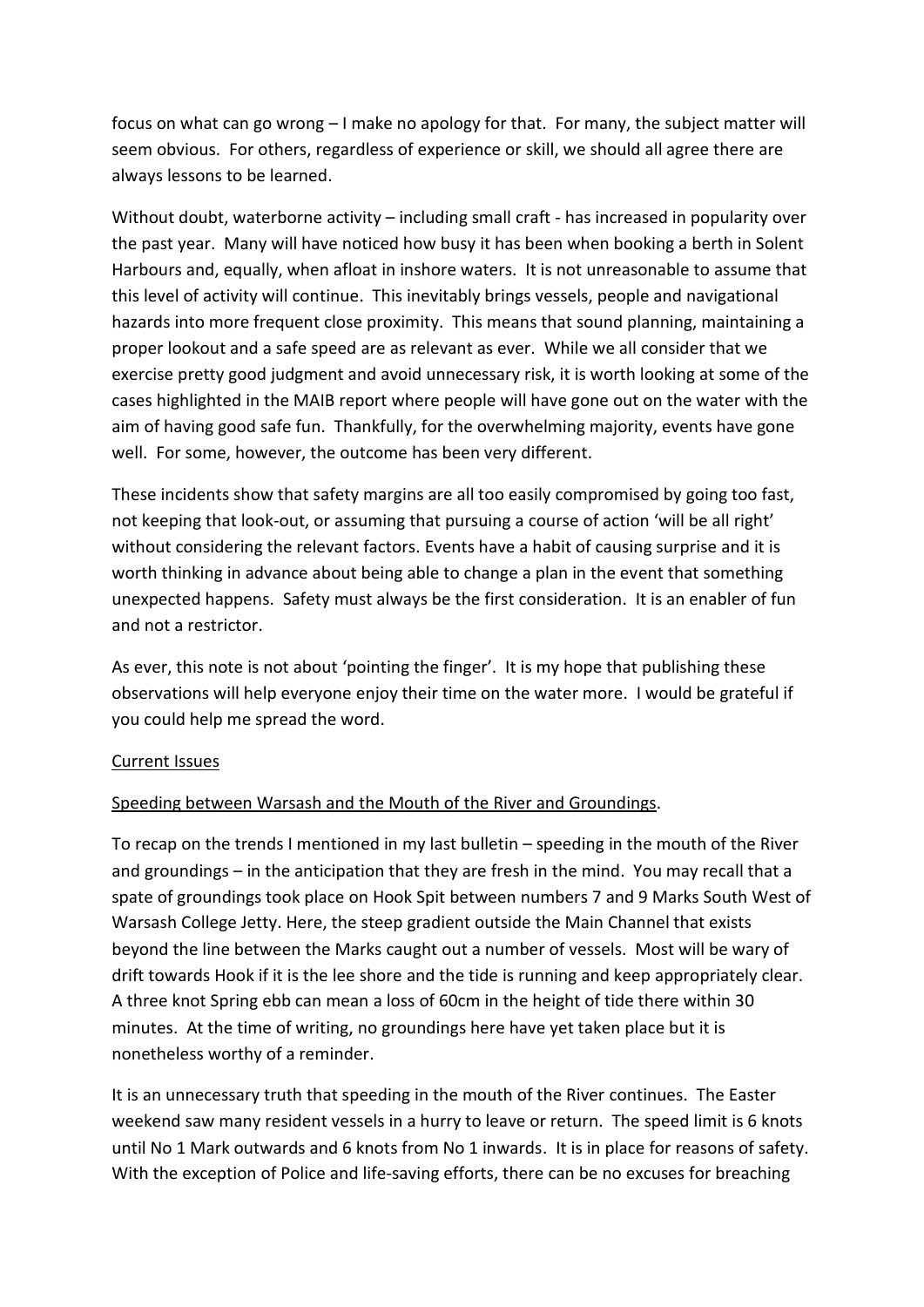the speed limit which applies to everyone. The frequency of speeding over the Easter Bank Holiday weekend shows that this message has not been heeded by everyone. It is a matter of regret that previous safety bulletins which have made clear the problem and the need for a change in practice have not been hoisted onboard by a minority who are clearly either still unaware or, at worst, irresponsible and un-seamanlike. The consequence for those stopped must now be a written warning that will stand on record for five years. A further offence in these cases will lead to prosecution.

# Marine Accident Investigation Branch Reports.

The latest MAIB Safety Digest contains three articles which reinforce the point that seemingly minor actions, and the cumulative effect of 'corner-cutting' or complacency in decision-making, either habitually or for some other reason, can lead to tragic consequences. For many, this bulletin will seem didactic. It is not. For those who would read it otherwise, I would encourage reflection on the hazards and the need to look after ourselves and those around us. All reports have a relevance to us in the Hamble.

## Two Motor Vessels – Fatal Collision

A motor vessel in company with another decided to execute a close pass at speed of the second at the end of an enjoyable day at sea in good weather. The close pass took place at short notice and with no planning. A loss of control occurred because of hydrodynamic effects (shallow water and the proximity of the other vessel) at over six times the local speed limit and the first vessel collided with the second. There was no margin for error and the crew member on the foredeck of the first motor vessel was fatally injured.

## Lessons identified:

1. Skippers and Masters must remember that it is they who are responsible for safety and not allow themselves to be influenced by passengers;

2. That speed limits are set for important reasons.

## Swimming Near Moving Boats

Having chartered a motor vessel, a group of friends departed for a few days away to celebrate a birthday. While underway and with several of the group drinking alcohol, a member of the crew was pushed into the water. The helm of the motor vessel stopped and attempted to reverse towards the person in the water but overran him causing lacerations from which he did not recover.

## Lessons identified:

1. Whether intended or accidental or because of 'horseplay', entering the water near a vessel underway is dangerous.